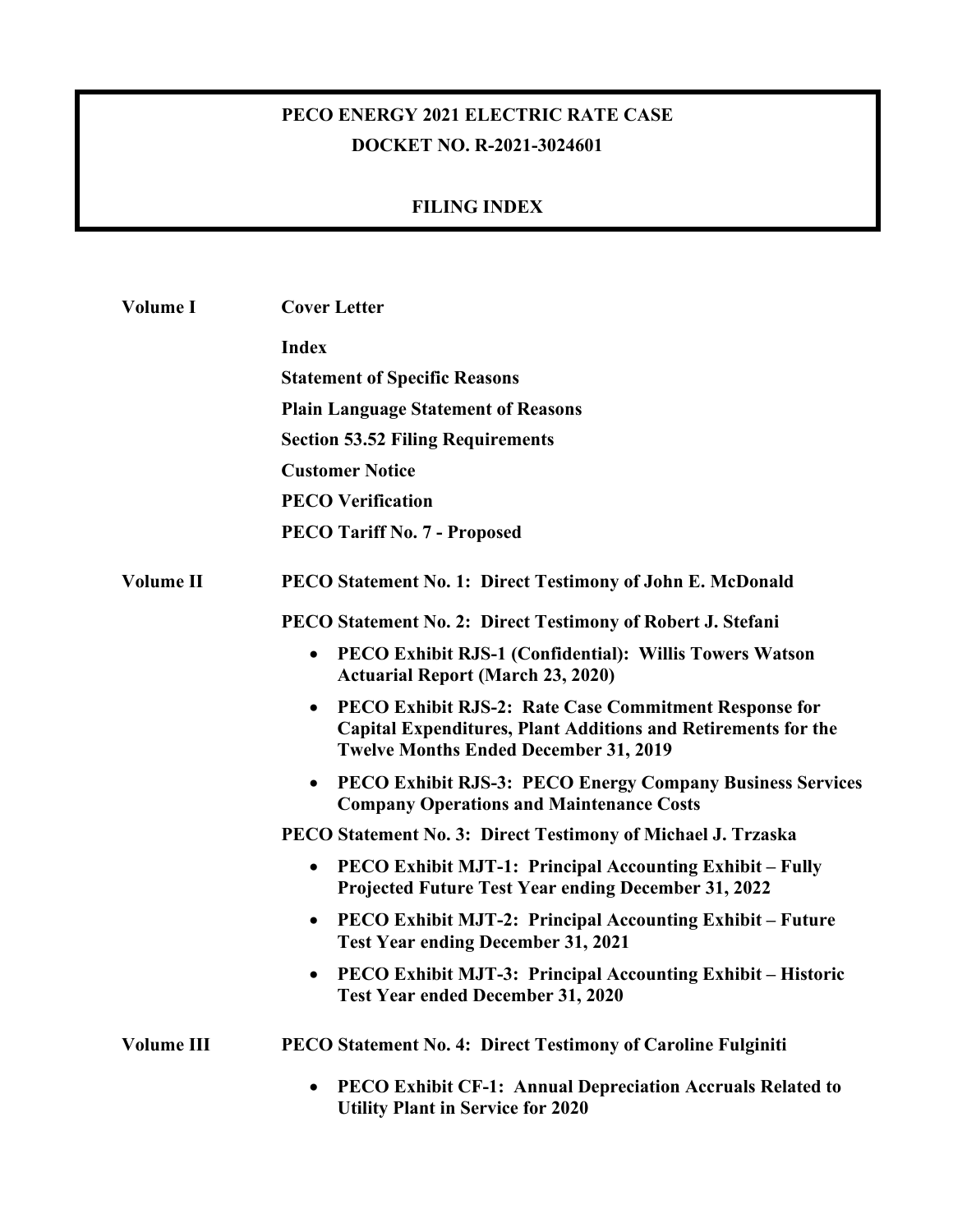- **PECO Exhibit CF-2: Estimated Annual Depreciation Accruals Related to Utility Plant in Service for 2021**
- **PECO Exhibit CF-3: Estimated Annual Depreciation Accruals Related to Utility Plant in Service for 2022**
- **PECO Exhibit CF-4: 2018 Depreciation Study**

**PECO Statement No. 5: Direct Testimony of Paul R. Moul** 

**PECO Exhibit PRM-1: Cost of Capital and Fair Rate of Return** 

**PECO Statement No. 6: Direct Testimony of Tamara J. Jamison** 

- **PECO Exhibit TJJ-1: Summary of Cost-of-Service Study Results**
- **PECO Exhibit TJJ-2: Total Class Allocation Revenue Requirement By Rate Class**
- **PECO Exhibit TJJ-3: Revenue Requirement By Functional Classification**
- **PECO Exhibit TJJ-4: Unitized Functionally Classified Revenue Requirement**
- **PECO Exhibit TJJ-5: Customer-Related Revenue Requirement and Customer Charge**
- **PECO Exhibit TJJ-6: Night Service Rider Related Costs**
- **PECO Exhibit TJJ-7: Development of External Allocation Factors**
- **PECO Exhibit TJJ-8: Development of Unbundled Cash Working Capital Rate for the Generation Supply Adjustment**
- **PECO Exhibit TJJ-9: Development of Unbundled Cash Working Capital Rate for the Transmission Service Charge**

**PECO Statement No. 7: Direct Testimony of Joseph A. Bisti** 

- **PECO Exhibit JAB-1: Proposed Revenue Allocation and Rates of Return by Rate Class**
- **PECO Exhibit JAB-2: Tariff No. 7 Proposed (Blackline)**
- **PECO Exhibit JAB-3: Comparison of Residential Customer Charges for Major Pennsylvania Electric Distribution Utilities**
- **PECO Exhibit JAB-4: Proof of Revenues at Present and Proposed Rates**

**PECO Statement No. 8: Direct Testimony of Richard A. Schlesinger PECO Statement No. 9: Direct Testimony of Jacqueline F. Golden PECO Statement No. 10: Direct Testimony of Lauren B. Feldhake**